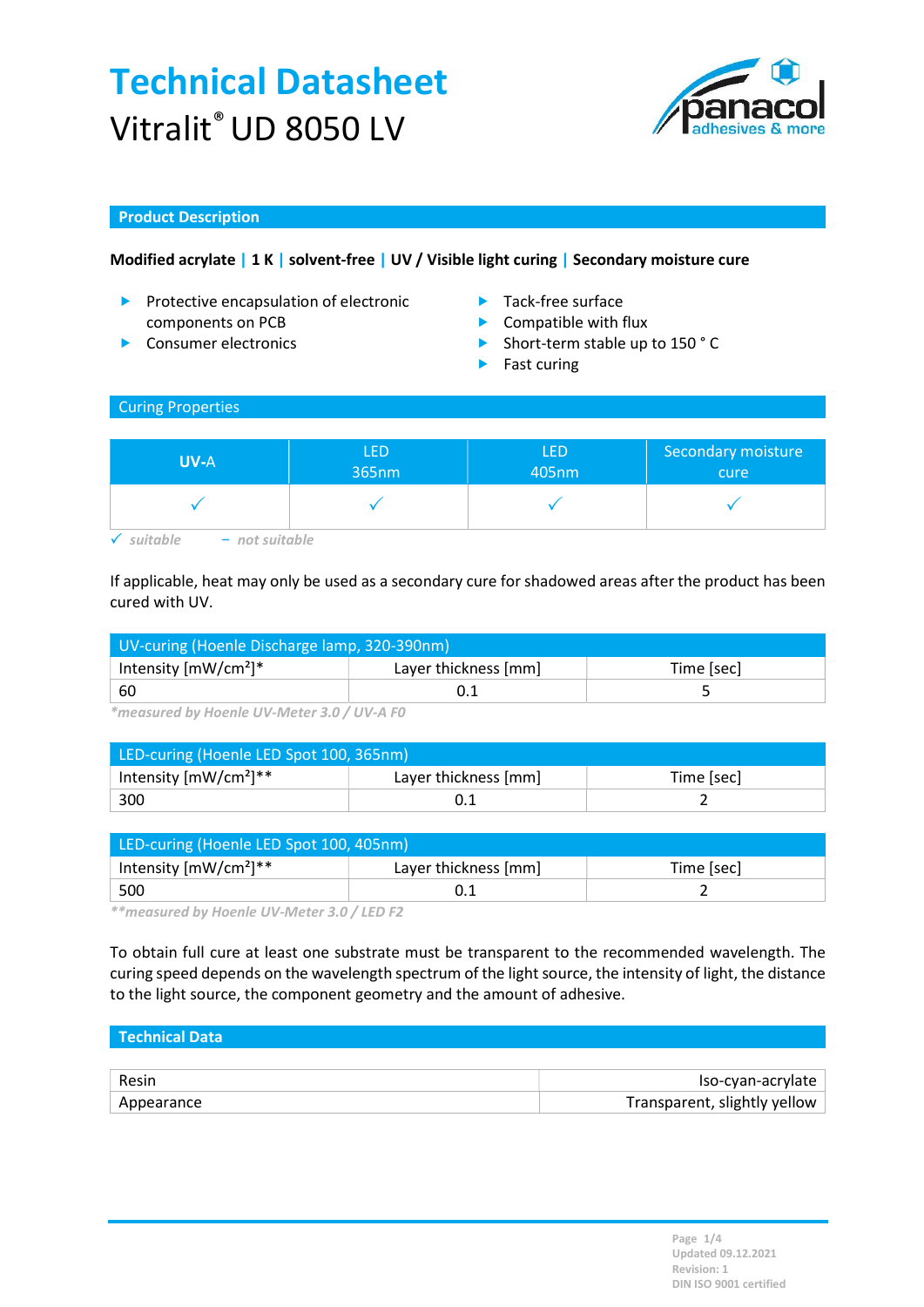

| <b>Uncured Material</b>                                        |               |
|----------------------------------------------------------------|---------------|
| Viscosity [mPas] (Kinexus Rheometer, 25 °C, 5s <sup>-1</sup> ) | $200 - 400$   |
| PE-Norm 064                                                    |               |
| Density $[g/cm^3]$                                             | $1.0 - 1.2$   |
| PE-Norm 004                                                    |               |
| Flash point [°C]                                               |               |
| PE-Norm 050                                                    | >100          |
| Refractive index [nD20]                                        | $1.49 - 1.50$ |
| PE-Norm 023                                                    |               |
| Working life [days]                                            | 3             |
| @ room temperature                                             |               |
|                                                                |               |
| <b>Cured Material</b>                                          |               |
| Temperature resistance [°C]                                    | $-40 - 120$   |
| Shrinkage [%]                                                  |               |
| PE-Norm 031                                                    | $\langle$ 2   |
| Water absorption [%]                                           |               |
| PE-Norm 016                                                    | <3            |

|                           | Shore hardness D | Bonding strength*     |  |
|---------------------------|------------------|-----------------------|--|
| 12h after UV-cure**       | $40 - 60$        | 20% of final strength |  |
| +5 days humidity cure***  | $60 - 80$        | 85% of final strength |  |
| +9 days humidity cure *** | $70 - 90$        | $50 - 65N$            |  |

\*Ceramic resistance die 1206 (3.2mm x 1.6mm). The ceramic die which has no light transmission is bonded to PCB with adhesive, UV only cures the adhesive on edge and fixes the die. The adhesive under the die is then cured with humidity over time.

\*\* UV cure: UVA lamp, Fe-doped, 60 mW/cm2, 30 s.

\*\*\* Humidity cure: 25°C, 50% RH.

| Glass transition temperature - DSC [°C]<br>PE-Norm 009                                                          | $40 - 60$   |
|-----------------------------------------------------------------------------------------------------------------|-------------|
| Coefficient of thermal expansion [ppm/K] below Tg<br>PE-Norm 017                                                | $30 - 70$   |
| Coefficient of thermal expansion [ppm/K] above Tg<br>PE-Norm 017                                                | $180 - 240$ |
| Young's modulus – DMA [MPa]<br>60mW/cm <sup>2</sup> , 30sec, Fe Spektrum + 14 Tage, 25°C, 65% RH<br>PE-Norm 022 | $150 - 180$ |
| Tensile strength [MPa]<br>$60$ mW/cm <sup>2</sup> , 30sec, Fe Spektrum + 14 Tage, 25°C, 65% RH<br>PE-Norm 014   | $30 - 40$   |
| Elongation at break [%]<br>$60$ mW/cm <sup>2</sup> , 30sec, Fe Spektrum + 14 Tage, 25°C, 65% RH<br>PE-Norm 014  | $4-6$       |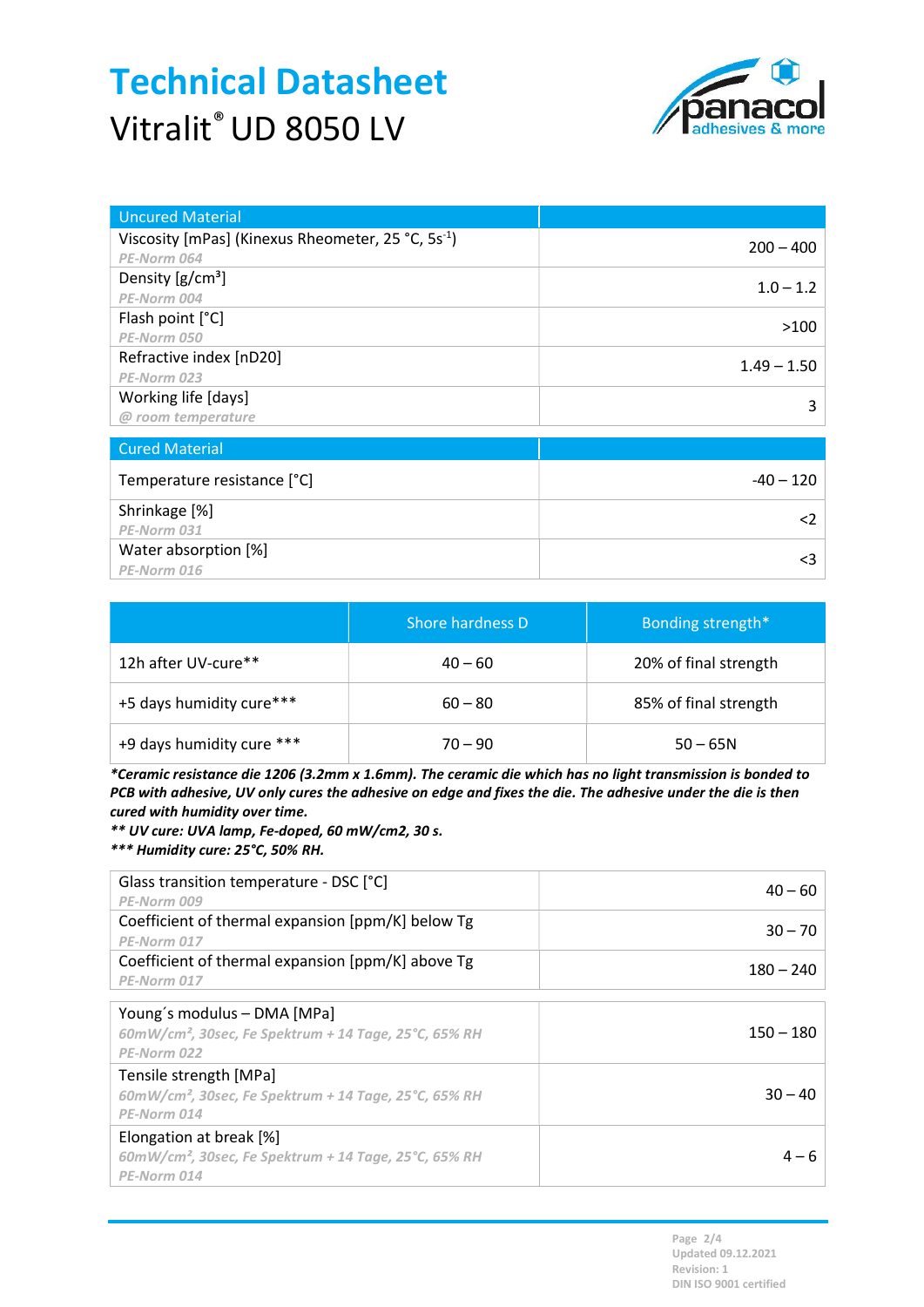

### Transport/Storage/Shelf Life

| Package type      | <b>Transport</b>                | <b>Storage</b>                  | Shelf life*                    |
|-------------------|---------------------------------|---------------------------------|--------------------------------|
| Syringe/Cartridge |                                 |                                 | At delivery                    |
| Other packages    | $0^{\circ}$ C – 10 $^{\circ}$ C | $0^{\circ}$ C – 10 $^{\circ}$ C | min. 3 months<br>max. 6 months |

\*Store in original, unopened containers!

#### Instructions for use

#### Surface preparation

The surfaces to be bonded should be free of dust, oil, grease, mold release, or other contaminants in order to obtain an optimal and reproducible bond. For cleaning we recommend the cleaner IP® from Panacol, or a solution of Isopropyl Alcohol at 90% or higher concentration. Substrates with low surface energy (e.g. polyethylene, polypropylene) must be pretreated in order to achieve sufficient adhesion.

#### Application

Our products are supplied ready to use. Depending on the packaging, our adhesives may be dispensed by hand directly from the package, or they can be applied using dispensing systems and automation that is compatible with light-curable adhesive chemistry. Vitralit® adhesives can begin to cure slowly in daylight and with longer term exposure under indoor lighting. We therefore recommend that adhesive exposure to ambient light must be kept to a minimum. Fluid lines and dispense tips must be 100% light blocking. For assistance with dispensing options, please contact our Application Engineering department. Adhesive and substrate should not be cold for proper bonding. They must be allowed to warm to room temperature prior to processing. After dispensing the adhesive, bonding of the parts should be done promptly. It is recommended that curing stations be equipped with air exhaust systems to evacuate vapors and heat generated during the curing process. After curing, the adhesive must be allowed to cool to ambient temperature before testing the product's performance. For safety information refer to our Material Safety Data Sheet (MSDS).

#### Storage

This is light sensitive material. Containers must remain covered when not in use. Minimize exposure of uncured material to daylight, artificial light, and UV light during storage and handling. Store uncured product in its original, closed container in a dry location. Any material removed from the original container must not be returned to the container as it could be contaminated. Panacol cannot assume responsibility for products that were improperly stored, contaminated, or repackaged into other containers.

#### Handling and Clean-up

For safe handling information, consult this product's Material Safety Data Sheet (MSDS) prior to use. Uncured material may be wiped away from surfaces with organic solvents. Do not use solvents to remove material from eyes or skin!